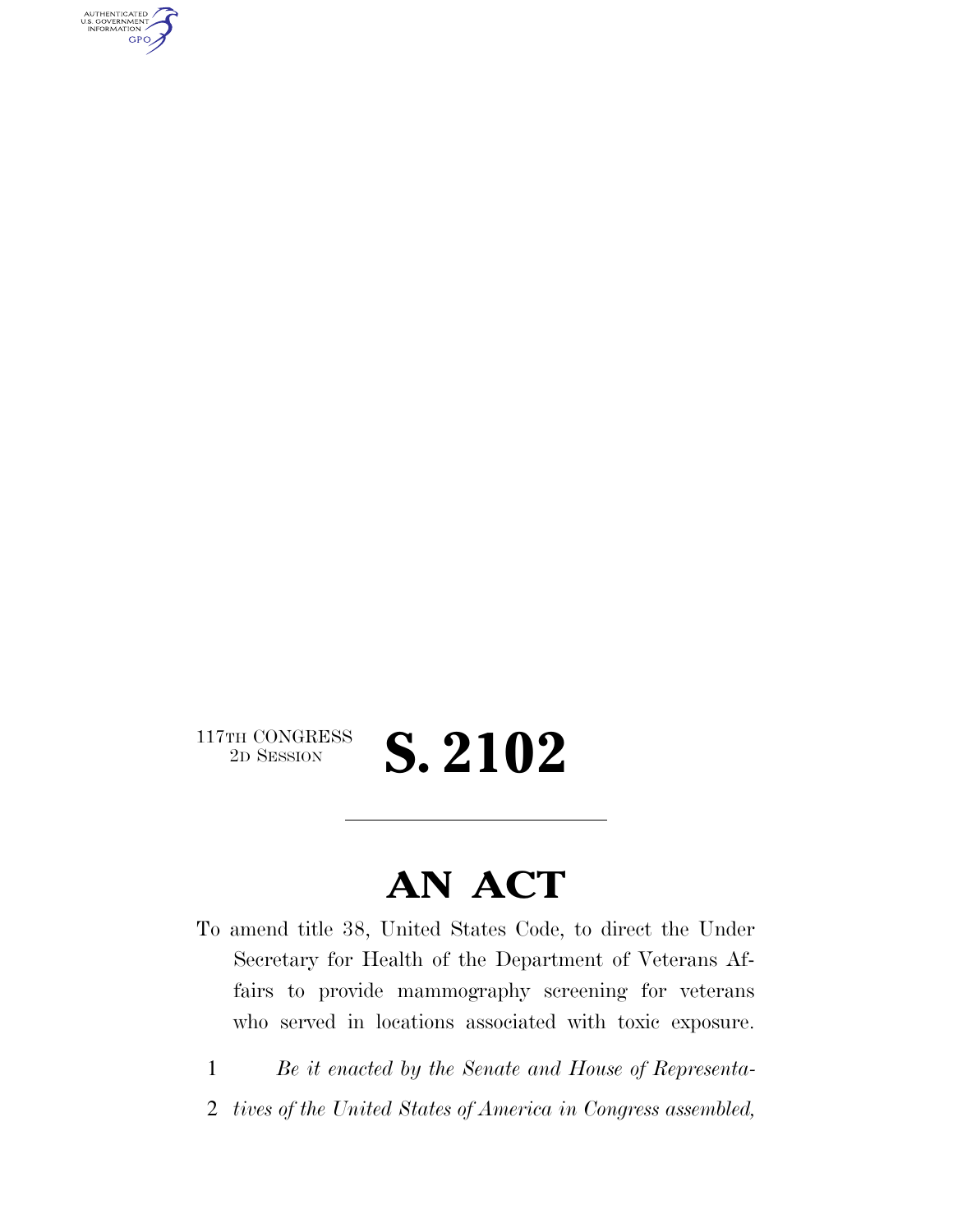#### **SECTION 1. SHORT TITLE.**

 This Act may be cited as the ''Dr. Kate Hendricks Thomas Supporting Expanded Review for Veterans In Combat Environments Act'' or the ''Dr. Kate Hendricks Thomas SERVICE Act''.

 **SEC. 2. REVISION OF BREAST CANCER MAMMOGRAPHY POLICY OF DEPARTMENT OF VETERANS AF- FAIRS TO PROVIDE MAMMOGRAPHY SCREEN- ING FOR VETERANS WHO SERVED IN LOCA- TIONS ASSOCIATED WITH TOXIC EXPOSURE.**  (a) IN GENERAL.—Section 7322 of title 38, United States Code, is amended— (1) in subsection (a), by striking ''The'' and in- serting ''IN GENERAL.—The''; 15 (2) in subsection (b)— (A) by striking ''The'' and inserting ''STANDARDS FOR SCREENING.—The''; and 18 (B) in paragraph  $(2)(B)$ , by inserting "a

 record of service in a location and during a pe-20 riod specified in subsection (d)," after "risk factors,''; and

 (3) by adding at the end the following new sub-sections:

†**S 2102 ES** 24 "(c) ELIGIBILITY FOR SCREENING FOR VETERANS EXPOSED TO TOXIC SUBSTANCES.—The Under Secretary for Health shall ensure that, under the policy developed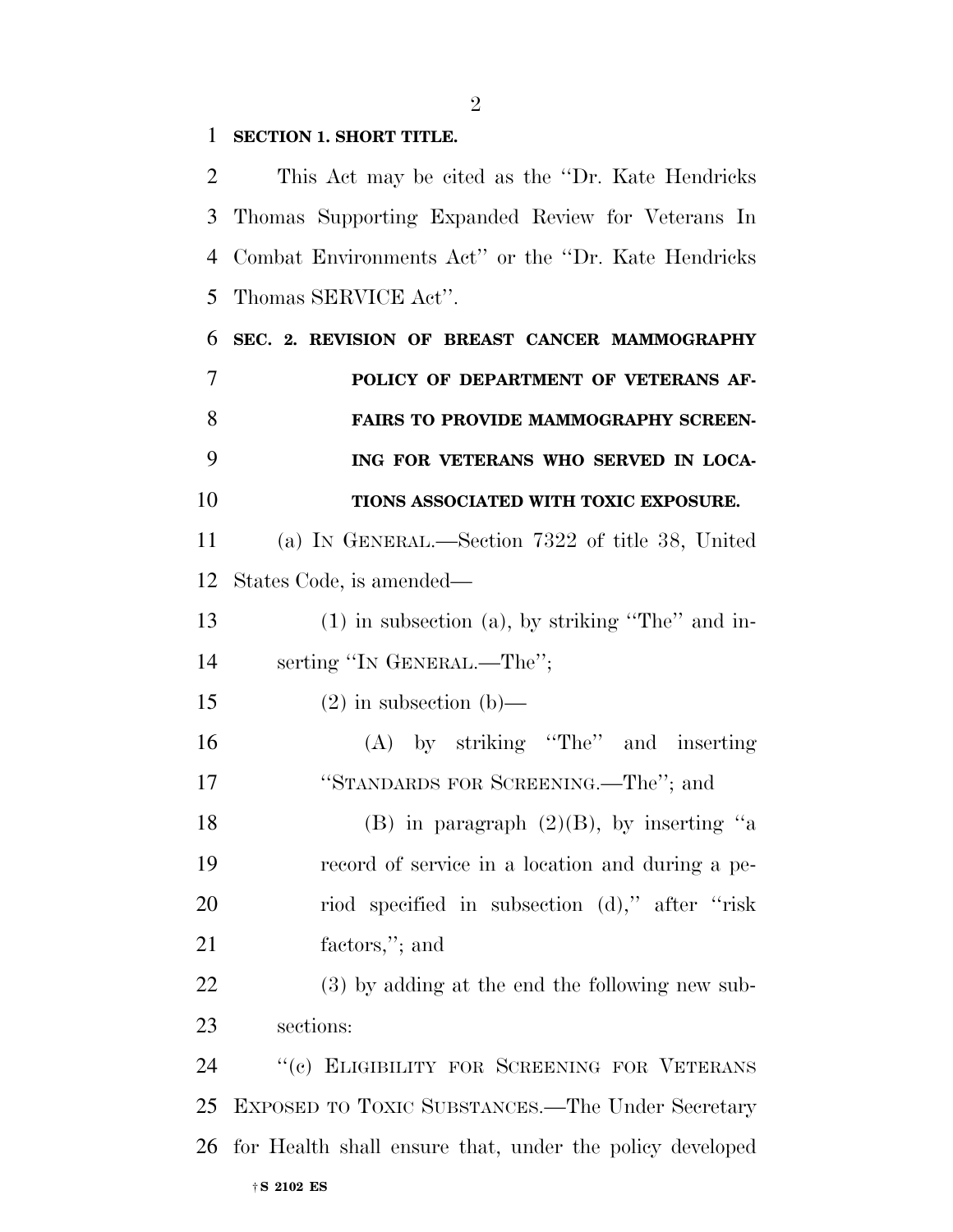| $\mathbf{1}$ | under subsection (a), any veteran who, during active mili- |
|--------------|------------------------------------------------------------|
| 2            | tary, naval, or air service, was deployed in support of a  |
| 3            | contingency operation in a location and during a period    |
| 4            | specified in subsection (d), is eligible for a mammography |
| 5            | screening by a health care provider of the Department.     |
| 6            | "(d) LOCATIONS AND PERIODS SPECIFIED. $-(1)$ The           |
| 7            | locations and periods specified in this subsection are the |
| 8            | following:                                                 |
| 9            | "(A) Iraq during following periods:                        |
| 10           | "(i) The period beginning on August 2,                     |
| 11           | $1990$ , and ending on February 28, 1991.                  |
| 12           | "(ii) The period beginning on March 19,                    |
| 13           | 2003, and ending on such date as the Secretary             |
| 14           | determines burn pits are no longer used in Iraq.           |
| 15           | "(B) The Southwest Asia theater of operations,             |
| 16           | other than Iraq, during the period beginning on Au-        |
| 17           | gust 2, 1990, and ending on such date as the Sec-          |
| 18           | retary determines burn pits are no longer used in          |
| 19           | such location, including the following locations:          |
| 20           | $\lq\lq$ (i) Kuwait.                                       |
| 21           | "(ii) Saudi Arabia.                                        |
| 22           | $``(iii)$ Oman.                                            |
| 23           | "(iv) Qatar.                                               |
| 24           | "(C) Afghanistan during the period beginning               |
| 25           | on September 11, 2001, and ending on such date as          |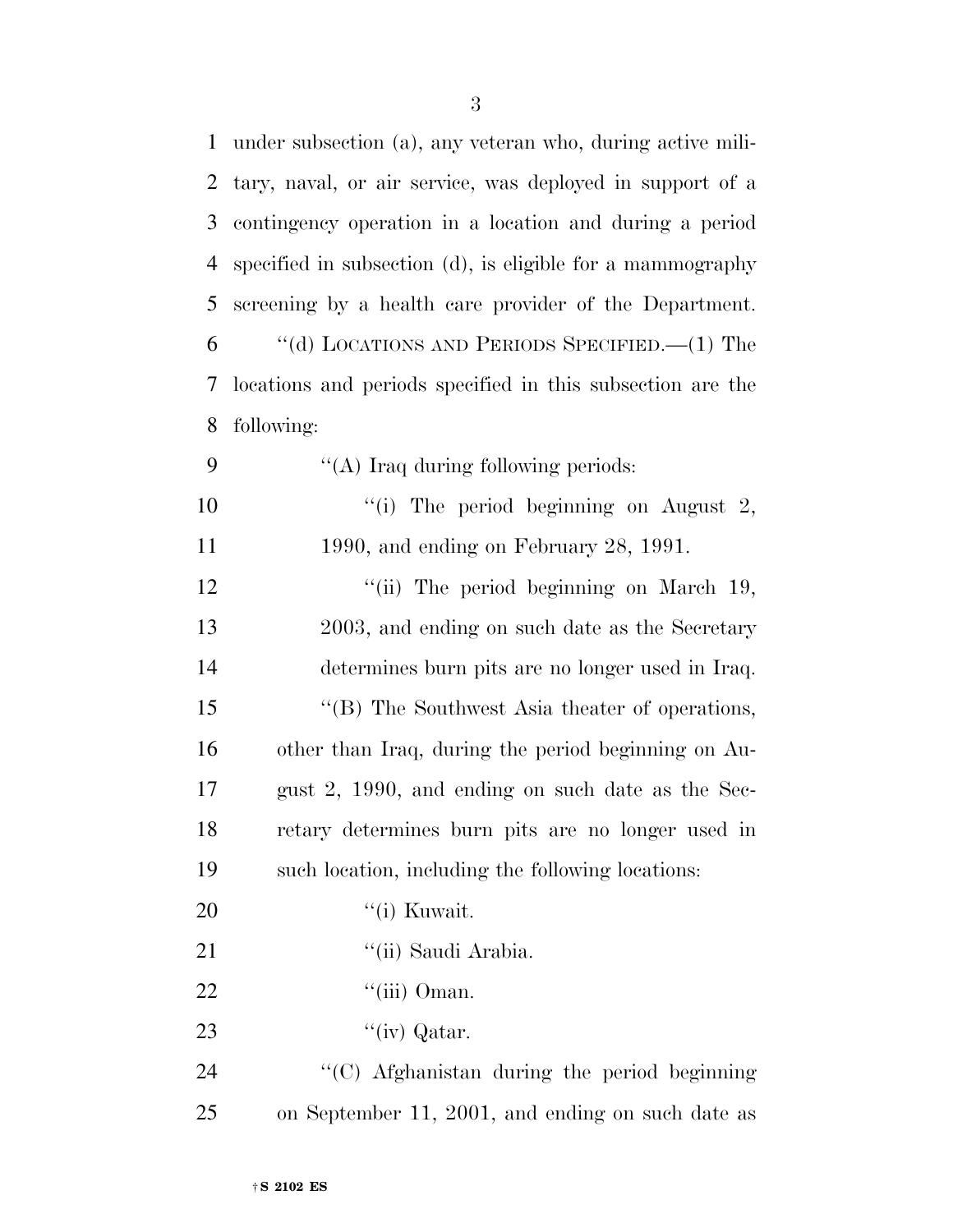| $\mathbf{1}$   | the Secretary determines burn pits are no longer     |
|----------------|------------------------------------------------------|
| $\overline{2}$ | used in Afghanistan.                                 |
| 3              | "(D) Djibouti during the period beginning on         |
| $\overline{4}$ | September 11, 2001, and ending on such date as the   |
| 5              | Secretary determines burn pits are no longer used in |
| 6              | Djibouti.                                            |
| 7              | " $(E)$ Syria during the period beginning on Sep-    |
| 8              | tember 11, 2001, and ending on such date as the      |
| 9              | Secretary determines burn pits are no longer used in |
| 10             | Syria.                                               |
| 11             | "(F) Jordan during the period beginning on           |
| 12             | September 11, 2001, and ending on such date as the   |
| 13             | Secretary determines burn pits are no longer used in |
| 14             | Jordan.                                              |
| 15             | "(G) Egypt during the period beginning on            |
| 16             | September 11, 2001, and ending on such date as the   |
| 17             | Secretary determines burn pits are no longer used in |
| 18             | Egypt.                                               |
| 19             | "(H) Lebanon during the period beginning on          |
| 20             | September 11, 2001, and ending on such date as the   |
| 21             | Secretary determines burn pits are no longer used in |
| 22             | Lebanon.                                             |
| 23             | "(I) Yemen during the period beginning on            |
| 24             | September 11, 2001, and ending on such date as the   |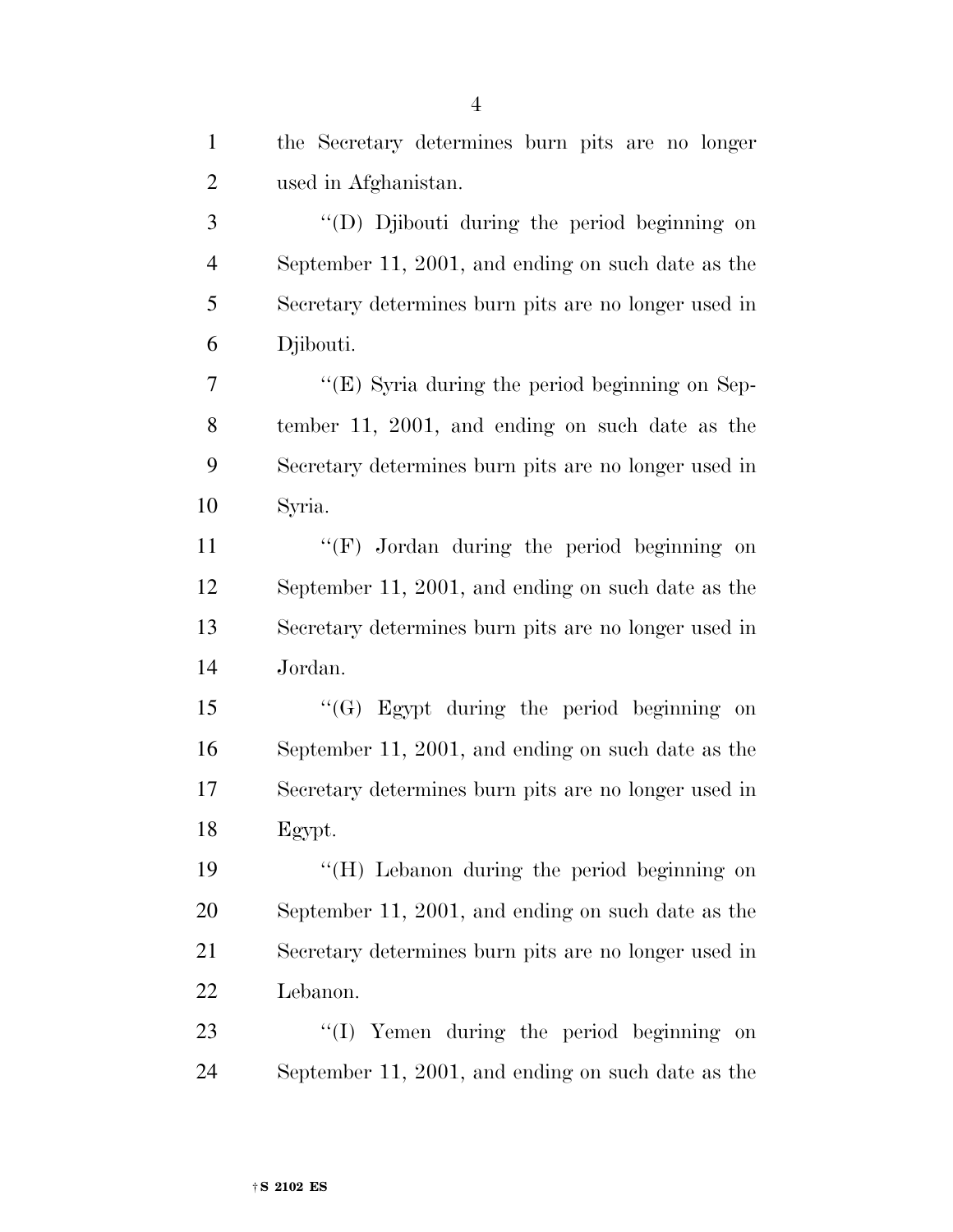Secretary determines burn pits are no longer used in Yemen.

3 ''(J) Such other locations and corresponding pe- riods as set forth by the Airborne Hazards and Open Burn Pit Registry established under section 201 of the Dignified Burial and Other Veterans' Benefits Improvement Act of 2012 (Public Law 112–260; 38 U.S.C. 527 note).

 ''(K) Such other locations and corresponding periods as the Secretary, in collaboration with the Secretary of Defense, may determine appropriate in a report submitted under paragraph (2).

 ''(2) Not later than two years after the date of the enactment of the Dr. Kate Hendricks Thomas Supporting Expanded Review for Veterans In Combat Environments Act, and not less frequently than once every two years thereafter, the Secretary of Veterans Affairs, in collabora- tion with the Secretary of Defense, shall submit to Con- gress a report specifying other locations and cor-20 responding periods for purposes of paragraph  $(1)(K)$ .

21 ''(3) A location under this subsection shall not in- clude any body of water around or any airspace above such location.

24 ''(4) In this subsection, the term 'burn pit' means an area of land that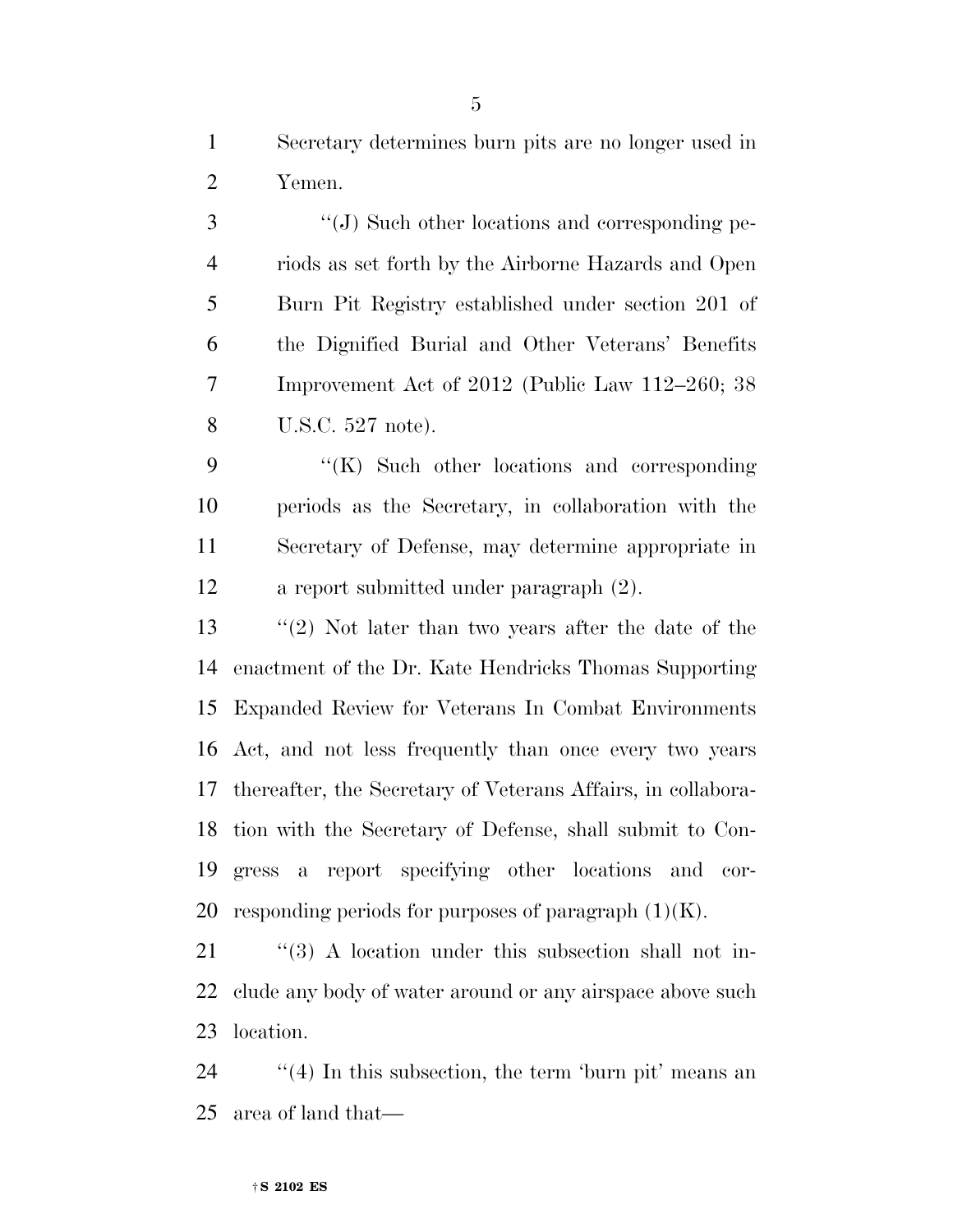$'$ (A) is used for disposal of solid waste by burn-2 ing in the outdoor air; and 3 (B) does not contain a commercially manufac-tured incinerator or other equipment specifically de-

 signed and manufactured for the burning of solid waste.''.

 (b) REPORT ON BREAST CANCER RATES FOR VET- ERANS DEPLOYED TO CERTAIN AREAS.—Not later than two years after the date of the enactment of this Act, the Secretary of Veterans Affairs shall submit to the Com- mittee on Veterans' Affairs of the Senate and the Com- mittee on Veterans' Affairs of the House of Representa- tives a report that compares the rates of breast cancer among members of the Armed Forces deployed to the loca- tions and during the periods specified in section 7322(d) of title 38, United States Code, as added by subsection (a), as compared to members of the Armed Forces who were not deployed to those locations during those periods and to the civilian population.

Passed the Senate March 24, 2022.

Attest:

*Secretary.*